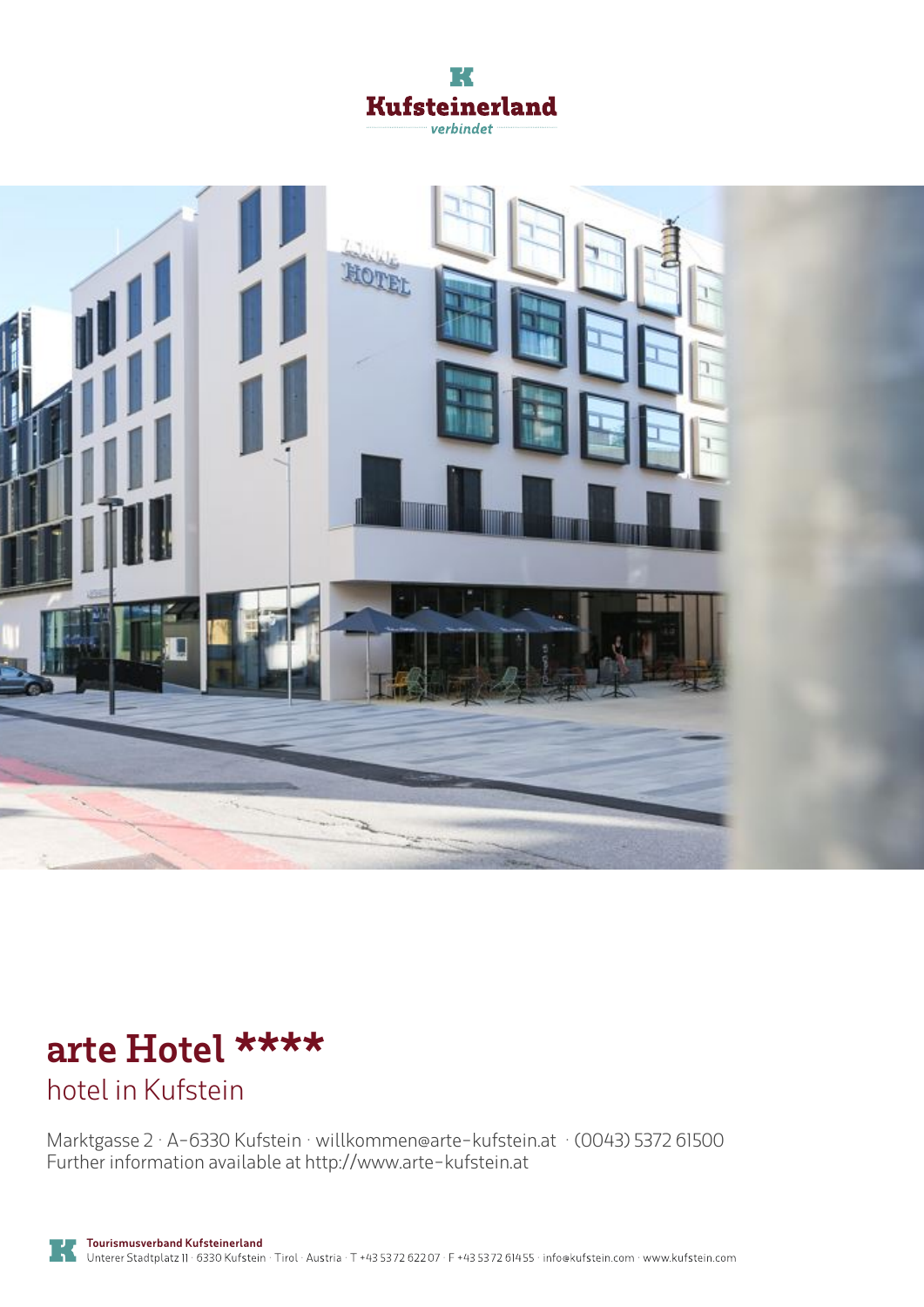

# **arte Hotel \*\*\*\*** hotel in Kufstein

Enjoy your stay! arte Hotel stands for relaxed four-star living with a modern design. The noteworthy architecture, clear design language and plenty of light create a pleasant, easy-going atmosphere. The interior is chic and urban: redefining the stylish hotel lifestyle in <sup>a</sup> modern atmosphere. All rooms have individually adjustable A/C, <sup>a</sup> safe, minibar, telephone, TV and Wi-Fi. Bus groups also have <sup>a</sup> space to stop directly in front of the hotel entrance.

Quality-tested cycling and mountain bike ...



### Facilities

urban area · old town · river distance (m): 150 · central location · pedestrian zone · sauna · vitality training · aromatic steam sauna